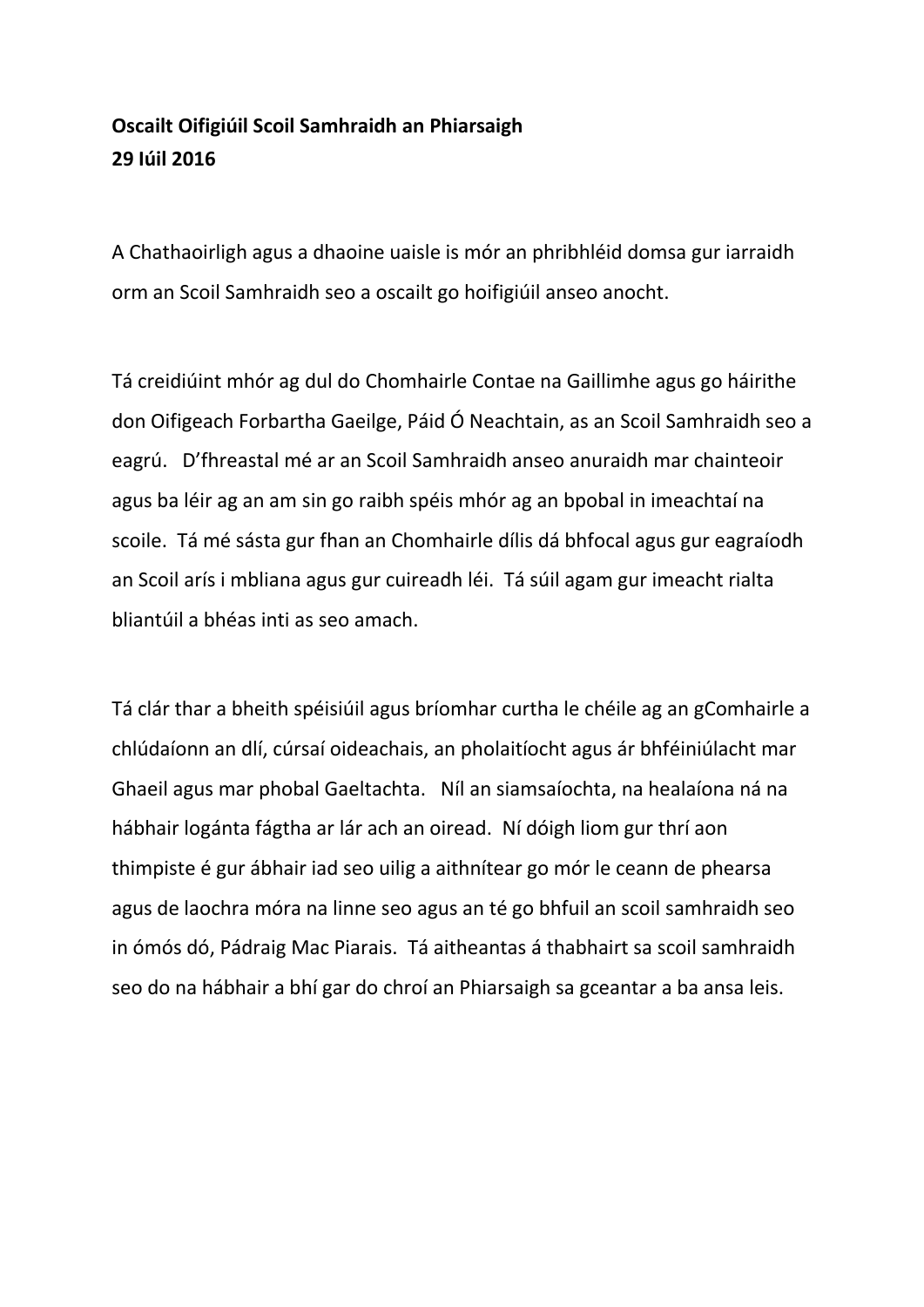Le gairid d'fhreastal mé ar ócáid eile a bhí eagraithe mar chuid den chlár comórtha céad bliain i Scoil Éanna inar labhair Uachtarán na hÉireann, Mícheál D. Ó hUiginn faoi shaol Phádraig Mac Piarais agus ar thug sé aitheanta do ghlúin na réabhlóide as an méid a rinne siad chun saoirse a bhaint amach dár dtír. Le linn a chuid cainte thagair an tUachtarán den ról ceannaireachta a bhí ag an bPiarsach ní amháin le linn an Éirí Amach ach freisin an cur chuige ceannródaíochta a ghlac sé i saol an oideachais agus i ngluaiseacht athbheochana na Gaeilge ag tús an chéid seo caite.

Ina shaol gearr bhí an Piarsach ina oideachasóir, ina dhlíodóir, ina iriseoir, ina eagarthóir, ina cheannaire míleata, ina fhile agus ina scríbhneoir, agus tuilleadh leis. 'S ina chuid scéalta is fearr a fhaigheann muid léargas ar dhearcaí agus ar smaointe an Phiarsach. Nuair a insítear dúinn faoi Pheaitín Pháraic bheith ag léamh amach an nuacht ón iasacht ón nuachtán ag tús an scéal dár teideal **Na Bóithre** baineann an scéalaí úsáid as frása ar leith. *"Scéalta ón Domhan Thiar is ón Domhan Thoir"* a thugtar ar an nuacht thar lear. Bhí an teideal céanna ar an nuacht idirnáisiúnta sa **Claidheamh Soluis** sa saol fíor: is é sin le rá go mbaineann Mac Piarais leas as frásaíocht na scéalta gaisce chun cur síos a dhéanamh ar mhór scéalta na cruinne.

D'aimsigh an Piarsach téarma breá dúchasach chun cur síos a dhéanamh ar imeachtaí an domhain mhóir. Ach léamh Chonamara ar an domhan sin atá i gceist ins **Na Bóithre** agus tá Conamara agus Éire, dá imeallaí iad, sa lár.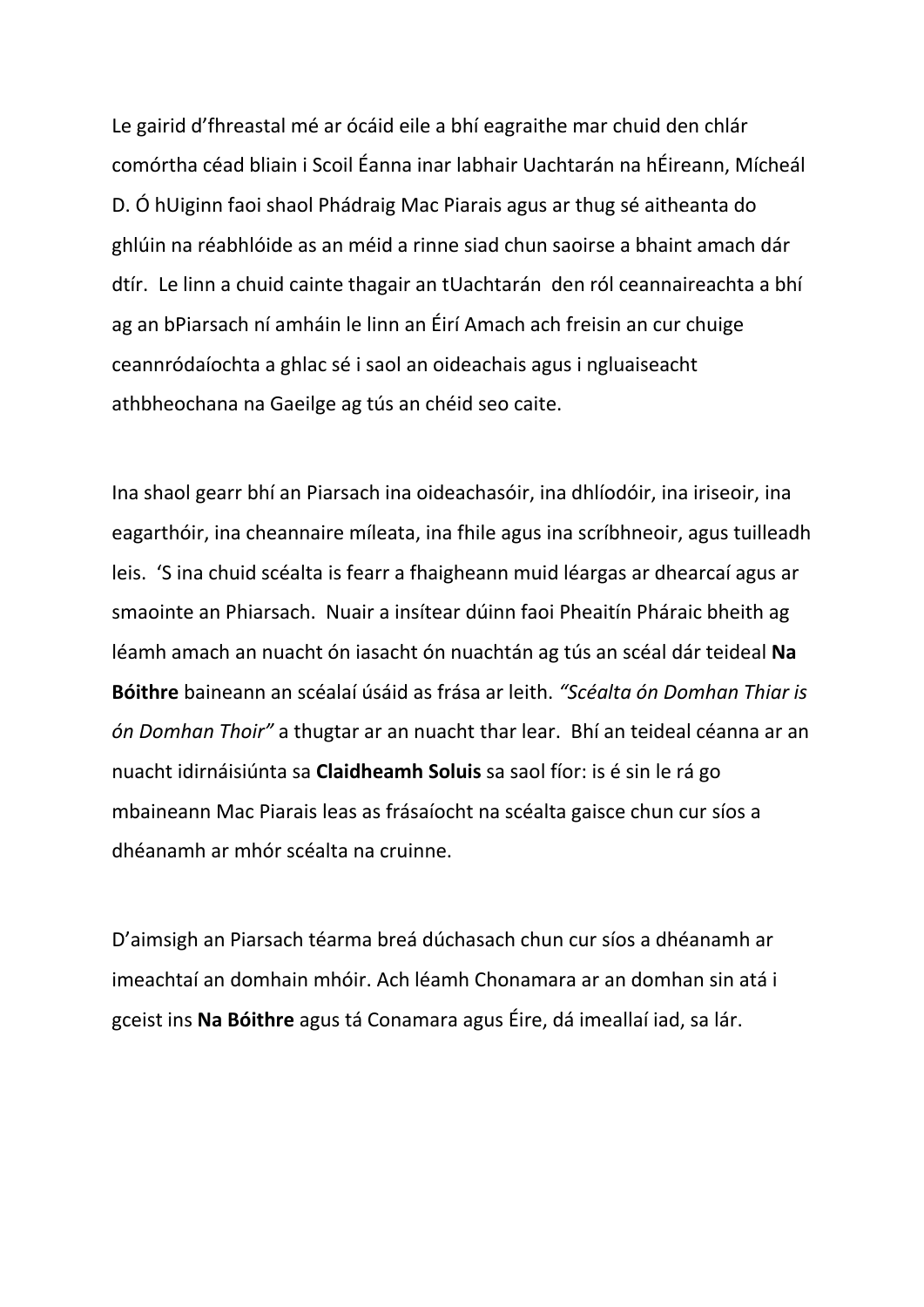Is cuí mar sin go bhfuil scoláirí agus seanadóirí, teachtaí dála agus airí rialtais ag bailiú le chéile anseo chun plé a dhéanamh ar oidhreacht an Phiarsaigh, fear a raibh fís idirnáisiúnta aige agus fear a thuig tábhacht an phobail bhig, an 'domhan beag innti féin' de chuid Chéitinn a luaigh sé féin níos déanaí.

I bhfad roimh imeachtaí móra míleata 1916 thuig an Piarsach an tábhacht agus an chumhacht a bhain le slógaí agus tionóil cruthaitheacha agus intleachtúla. Ba é a mhol don Chonradh clár imeachtaí sóisialta agus cultúrtha a chur ar bun agus thug sé cuairt ar Eisteffodd *(I-Sted-Fod)* na Breatine Bige agus Mod na hAlban chun foghlaim faoin gcur chuige a bhí ar bun maidir le cur chun cinn an chultúir dúchais sa dá thír san. Chuimsigh a fhís féin do chultúr na hÉireann… litríocht an Bhéarla agus litríocht na Gaeilge, an ealaín, an stair agus an eolaíocht féin.

Chastaí cinnirí cultúrtha na hÉireann le chéile ag Scoil Éanna agus thug an Piarsach camchuairt ar cheantair Ghaeltachta na hÉireann. Bhí sé lárnach chomh maith mar Chonraitheoir agus mar iriseoir i gcur chun cinn féile an Oireachtais. Bheadh an Piarsach ríshásta le clár na scoile seo; le éigse agus ealaín, cainteanna agus díospóireachtaí ann.

Thaitneodh fís na scoile samhraidh seo leis an bPiarsach agus na réimsí inar shaothraigh sé féin á bplé go neamheaglach: an t-oideachas, an phleanáil teanga agus an Ghaeltacht. …….. Beidh ábhar leabhair eile, seans, sa phlé a dhéanfar sna laethanta romhainn. Thuig an Piarsach an tábhacht a bhain le lucht físe a chur i gcomhluadar a chéile agus rinne sé cinnte tae agus siamsaíocht a chur taobh leis na drámaí agus na léachtaí. Tuigeann muintir Ros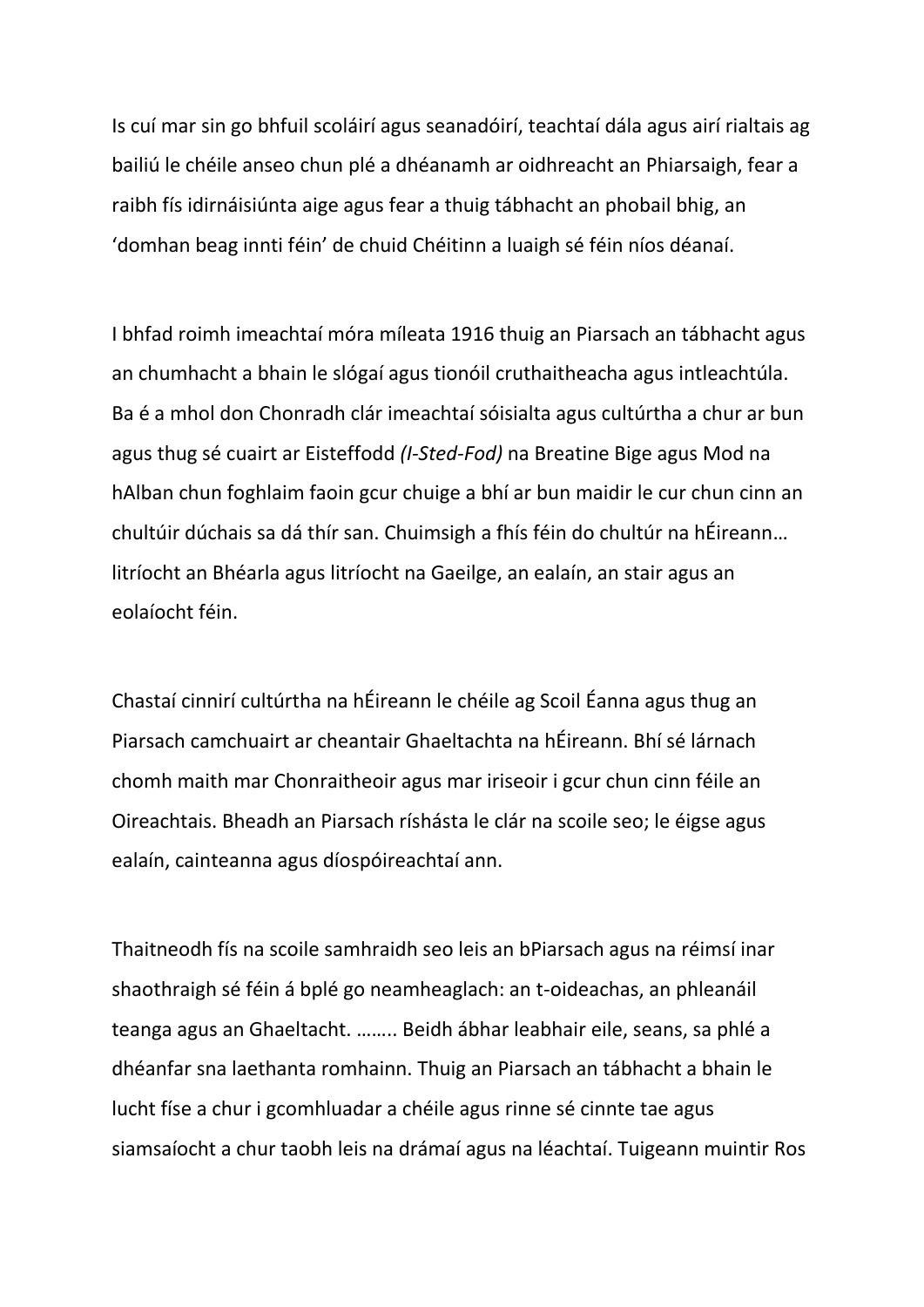Muc cé chaoi scíth a ligean chomh maith agus cá bhfios cén aicsean a leanfaidh an phlé agus an oiread daoine anseo a bhfuil idir fhís agus fhuinneamh acu, iad ina gcinnirí pobail agus ina saineolaithe agus an dá rud in éindí.

Mar is as caidreamh daonna den sórt sin a gineadh an fuinneamh as ar fáisceadh an tÉirí Amach. Tá sé suimiúil gur lonnaigh an Piarsach a dhráma deireanach, **The Singer** (má ba i mBéarla féin é), i gConamara, agus gur léirigh an dráma sin an tábhacht a bhaineann leis an éigse agus leis an slógadh áitiúil agus pobal á fhuascailt.

Ar ndóigh bhí méid áirithe neamhspleáchais bainte amach le linn ré an Phiarsaigh féin agus cuireadh na Comhairlí Contae ar bun tar éis achtú an Acht Um Rialtas Áitiúil nó an Local Government of Ireland Act sa bhliain 1898. Is mithid, mar sin, arís an obair atá déanta ag Comhairle Chontae na Gaillimhe agus Páid, agus an scoil seo á pleanáil, a aithint.

Agus bliain chomórtha an Stáit faoi lán tseoil is iomaí snáithe atá curtha lenar dtuiscint ar 1916 agus ar an bPiarsach féin le míonna beaga anuas.

Bhí suim ag an bPiarsach sa cheist ar a dtugaimidne sa lá atá inniu ann "an phleanáil teanga." D'éirigh leis féin agus a chomhghleacaithe i gConradh na Gaeilge stádas a bhaint amach don Ghaeilge i réimsí éagsúla saoil- mar ábhar iontrála don Ollscoil nua, mar shampla agus mar mheán teagaisc. D'fhoilsigh sé nuafhocail Ghaeilge sa Chlaidheamh agus chuir Mac Piarais suim i bhforbairt téacsleabhair Ghaeilge don teagasc trí Ghaeilge. Tá áthas ar leith orm go bhfuil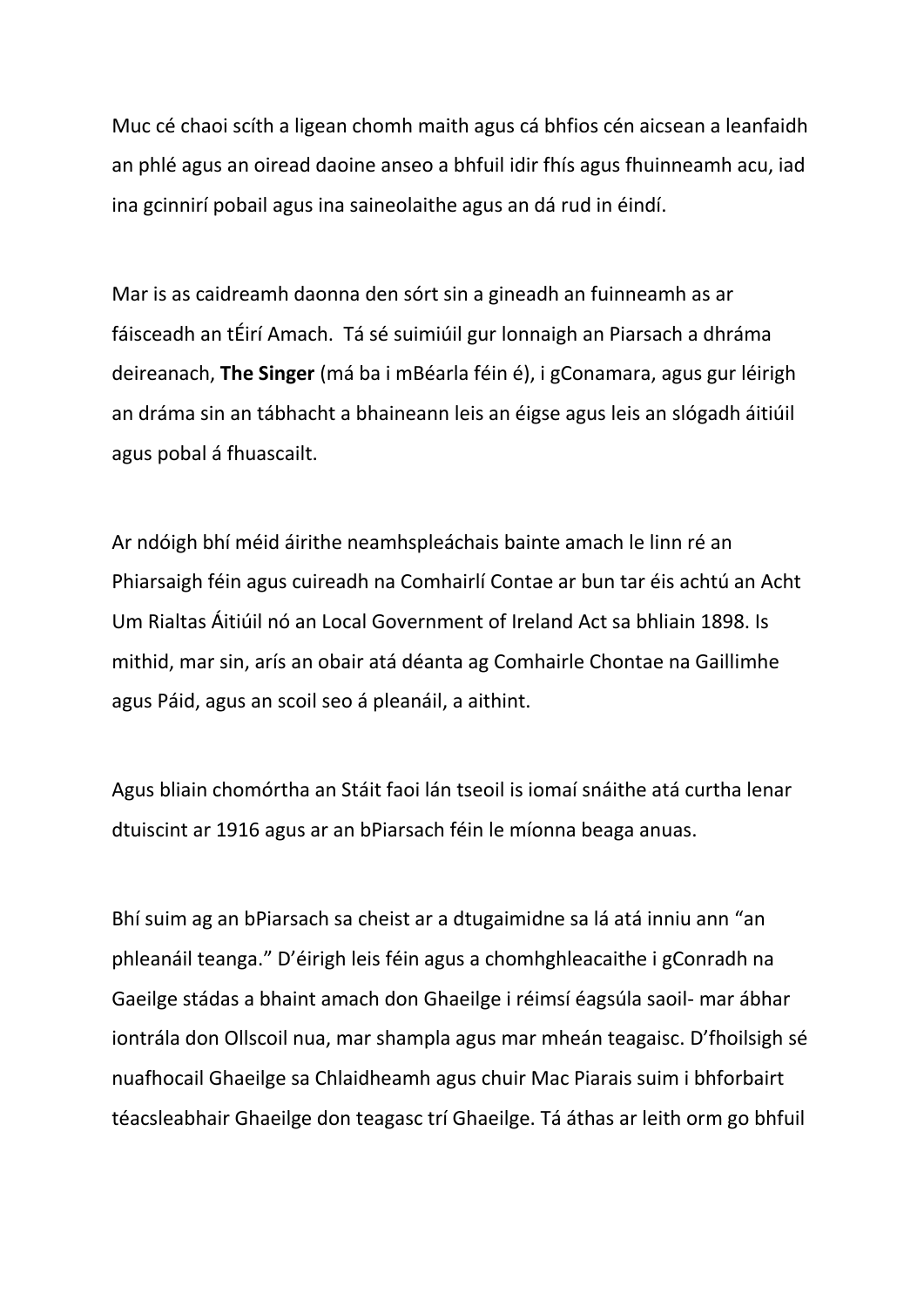plé le déanamh ar an nGaeilge agus ar an nGaeltacht amárach, plé atá ar bun, dar ndóigh i bpobail éagsúla Gaeltachta cheana féin.

Ar an oíche agus ar an ócáid atá ann ní sé i gceist agam labhairt ró-dhomhain faoi chúrsaí reachtaíochta ná cúrsaí cearta teanga. Ach ba mhaith liom an méid seo a rá: teastaíonn athrú meoin agus athrú cur chuige maidir leis an mbealach a gcaitheann an Státchóras le lucht labhartha na Gaeilge agus lenár dteanga náisiúnta. Nuair a léiríonn an Státchóras drochmheas ar ár dteanga, nuair a theipeann uirthi bunsheirbhísí a chur ar fáil go sásúil do phobal na Gaeilge agus na Gaeltachta táthar ag ísliú a stádas i measc lucht a labhartha agus an pobal trí chéile. Mura léiríonn lucht na cumhachta meas ar an nGaeilge ar chóir go mbeadh aon iontas orainn dá dtréigfeadh an aos-óg í?

Is tráthúil chomh maith agus fís an Phiarsaigh maidir leis an oideachas á mheabhrú againn go mbeidh Muireann Ní Mhóráin ag tabhairt píosa cainte amárach a thabharfaidh léargas dúinn ar áit na Gaeilge sa chóras oideachais.

I ngearrscéal dá chuid, **An Bhean Chaointe** thug an Piarsach aghaidh ar an imeallú a bhí déanta ar mhuintir na Gaeltachta maidir leis an gcóras dlí. Is rífheiliúnach, mar sin, an t-ábhar plé a bheidh ag an Iarchoimisinéir Teanga Seán Ó Cuirreáin – scéal Mhám Trasna agus na himpleachtaí tromchúiseacha a bhain le heaspa láithreachta na Gaeilge i bhfearann an dlí –ag seisiún tosaigh ár